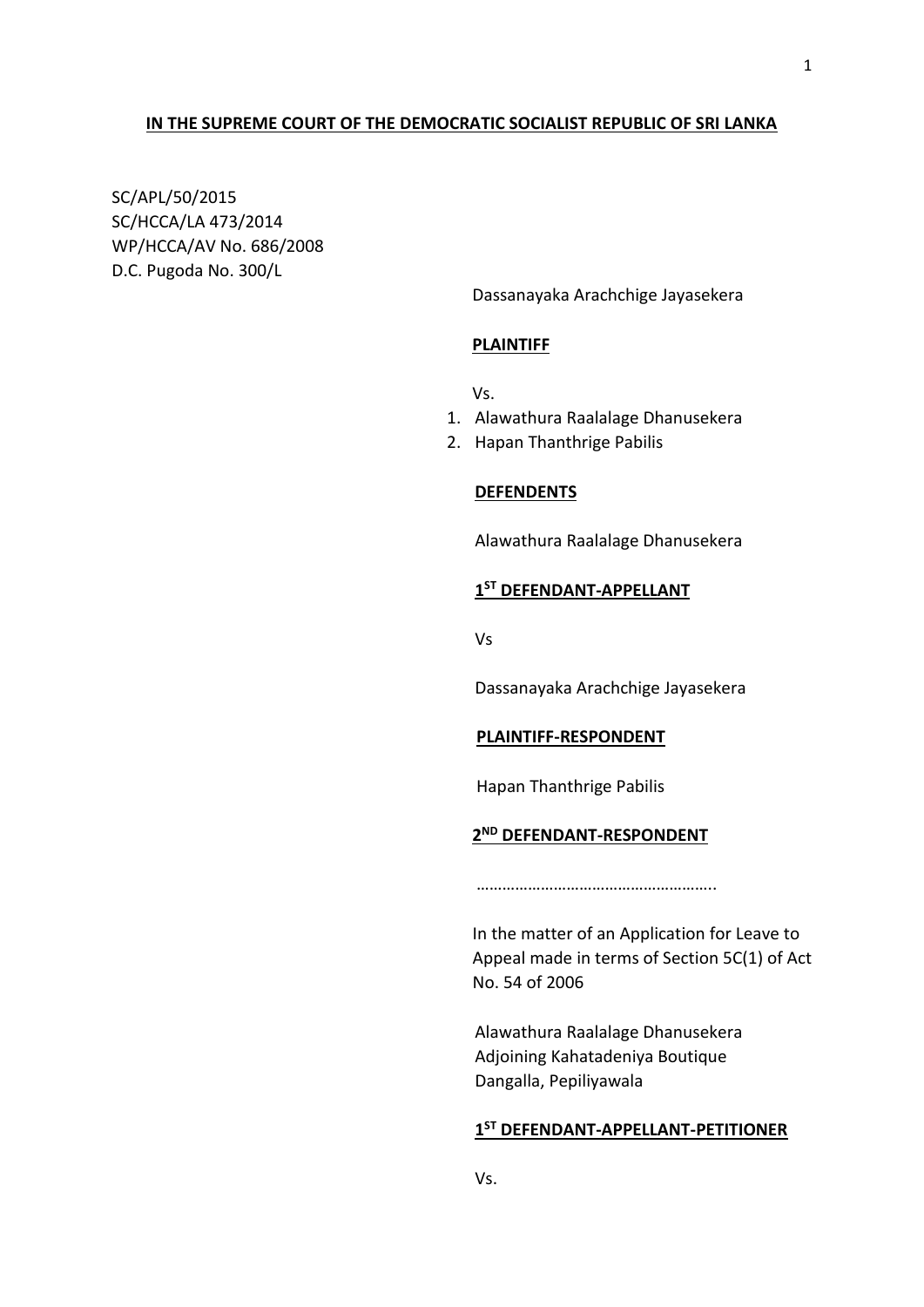Dassanayaka Arachchige Jayasekera Punchi Horagolla Watta, Ranwala, Meethirigala

### **PLAINTIFF-RESPONDENT-RESPONDENT**

Hapan Thanthrige Pabilis (**Deceased)**

# **2 ND DEFENDANT-RESPONDENNT**

- 2a. Aluthge Kankanamalage Alpi Nona
- 2b. Hapan Thanthrige Dayangani
- 2c. Hapan Thanthrige Deepani

All of No. 97, Vihara Mawatha, Kothalawala, Kaduwela.

2d. Hapn Thanthirige Dayaratna Punchi Horagolla Watta. Ranwala, Devindugama, Meethirigala .

# **SUBSTITUTED 2ND DEFENDANT-RESPONDENT-RESPONDENT**

| <b>BEFORE:</b>     | S. E. Wanasundera P.C., J.<br>Priyantha Jayawardena P.C., J. &<br>Anil Gooneratne J.                                                |
|--------------------|-------------------------------------------------------------------------------------------------------------------------------------|
| <b>COUNSEL:</b>    | Padmasiri Nanayakkara with Thilakasiri Alahakoon<br>and Ms. Anudi Nanayakkara for the 1 <sup>st</sup> Defendant-Appellant-Appellant |
|                    | Damitha Karunarathne instructed by Mrs. Churari of the Legal Aid<br>Commission for the Plaintiff-Respondent-Respondent              |
| <b>ARGUED ON:</b>  | 25.09.2015                                                                                                                          |
| <b>DECIDED ON:</b> | 18.02.2016                                                                                                                          |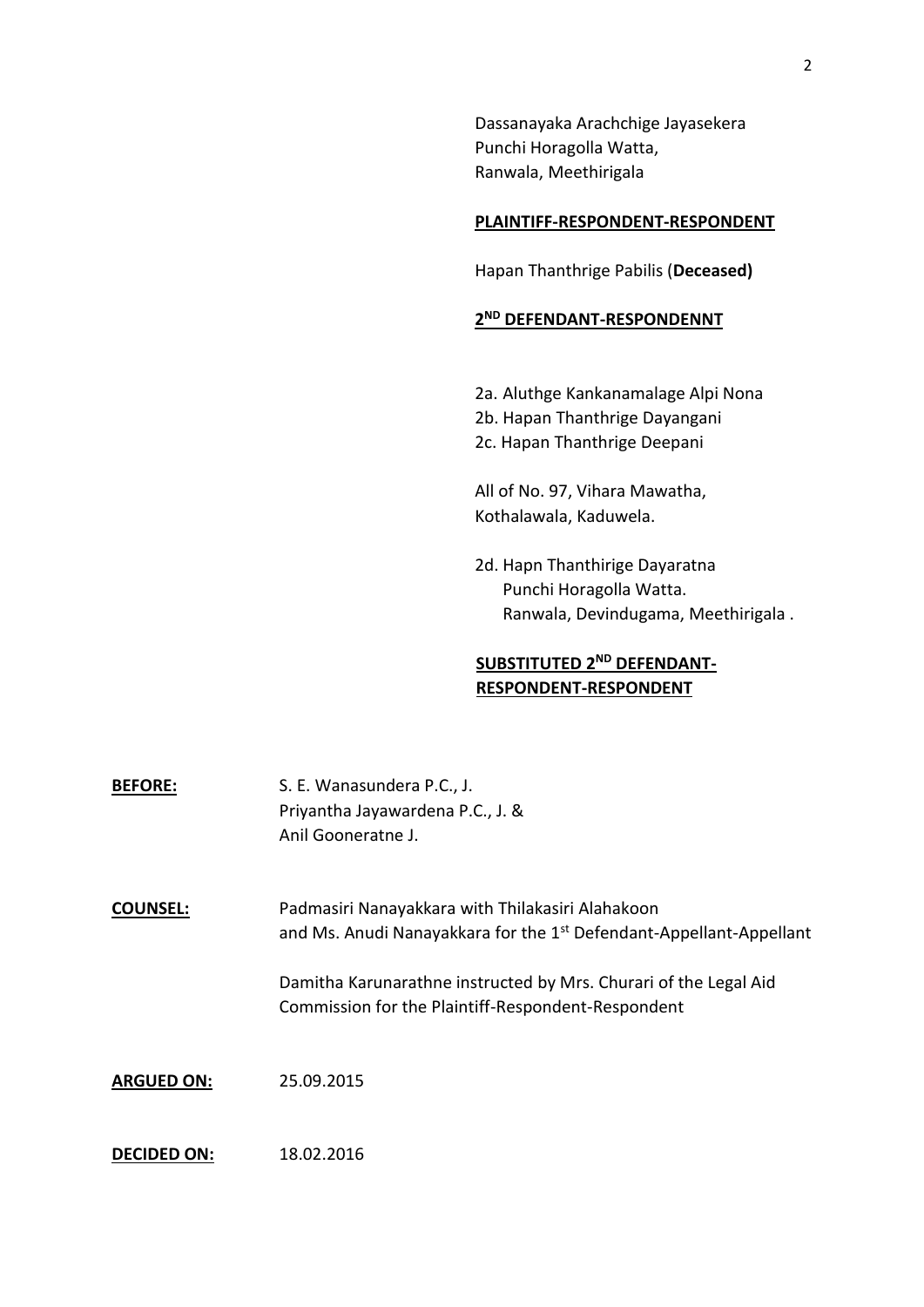#### **GOONERATNE J.**

This was an action filed in the District Court of Pugoda for a declaration that the Plaintiff-Respondent is entitled to a servitude of a right of way over the  $1^{st}$  &  $2^{nd}$  Defendant's land described in the  $2^{nd}$  schedule to the plaint. Plaintiff-Respondent also sought removal of all obstructions placed by the 1<sup>st</sup> Defendant-Appellant on the right of way. District Court entered judgment in favour of the Plaintiff-Respondent and same was affirmed by the Provincial Civil Appellate High Court, Avissawella. This court on or about 12.03.2015 granted Leave to Appeal from the above judgment, on the following questions of law as in paragraph 28 (a) to (d) of the petition of the  $1<sup>st</sup>$  Defendant-Appellant.

- (a) Was it correct for the learned District Judge and for the Honourable Judges of the High Court of Civil Appeals to hold that the Plaintiff-Respondent is entitled to a right of way when the servient tenement is not described in the plaint?
- (b) Did the learned District Judge and the Honourable Judges of the High Court of Civil Appeals err in law in allowing a right of way along the strip of land depicted in  $\infty$ -4 where it appears that several intervenient lands exists, and owners of those lands were not made parties?
- (c) Do the impugned Judgment of the District Court marked A-12 and the High Court of Civil Appeals marked 'F' offend the rule of indivisibility of servitudes?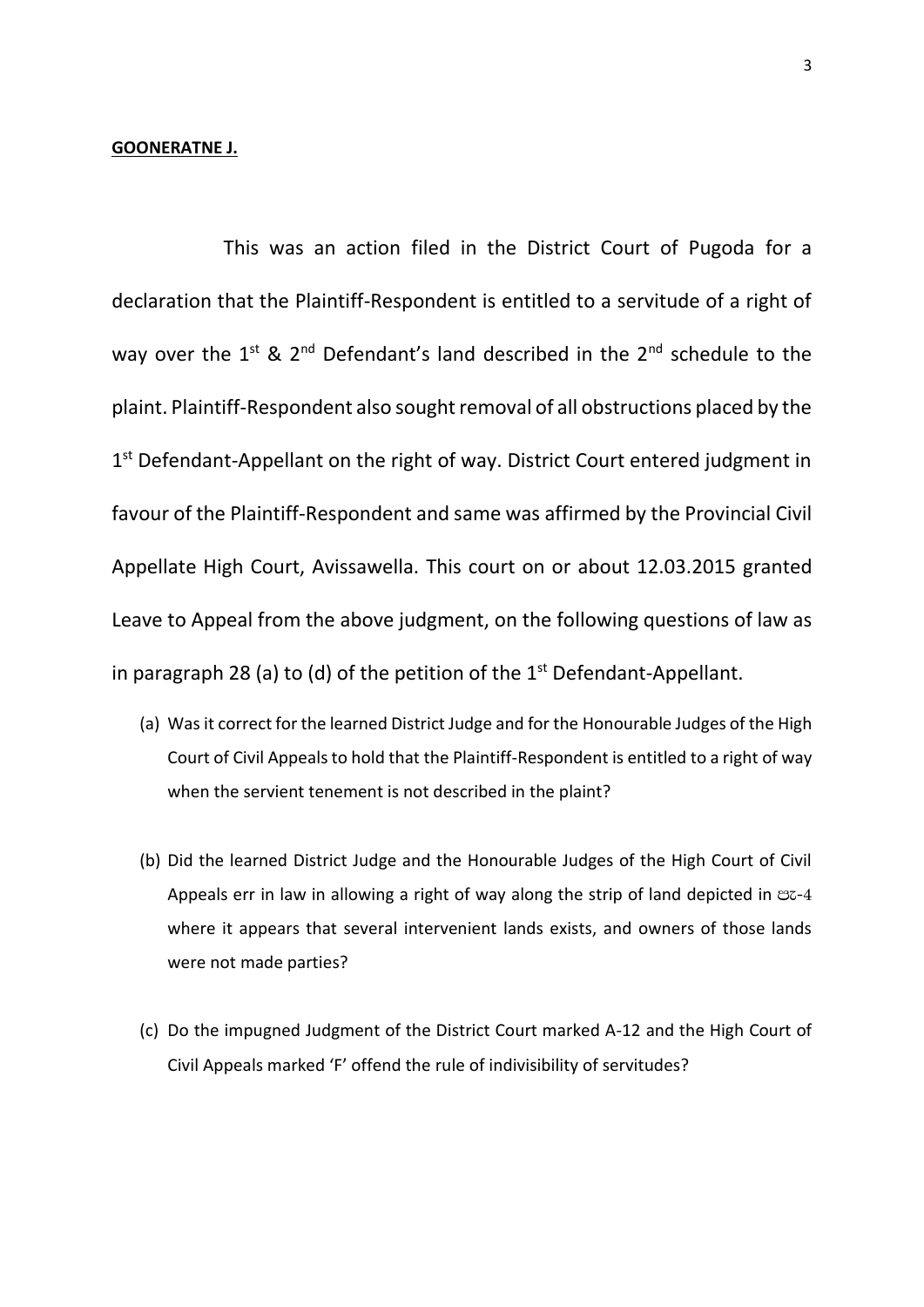(d) Did the Honourable Judges of the High Court of Civil Appeals err in determining the appeal without hearing the Counsel for the 1<sup>st</sup> Defendant-Appellant without following the provisions of Section 769(1) of the Civil Procedure Code?

Parties to this suit proceeded to trial on 17 issues. Plaintiff's issues in a gist suggest that he is the owner of land described in schedule 1 of the plaint and that in order to get to Plaintiff's land from Tharala Welgama road (should read as Wedagama) the road described in schedule 2 of the plaint was used and thereby Plaintiffs and his predecessor have prescribed to same. (Issue Nos. 2 & 3) The said road is morefully described in plan No. 1041/LRC  $\infty/2876$  of 05.07.1985 (Issue No.4). Obstruction placed on the said road are shown in Commission plan No. W. 1871 dated 16.01.1998 (Issue No. 5). The only means of access to the Plaintiff's land and shortest accessis the road shown in schedule 2 of the plaint (Issue No. 6). Defendants are the servient tenement to the said road. (Issue No.7) and the Defendant-Appellants obstructed the said road way on 15.10.1996 (Issue No. 8). Issues once raised and accepted by court would be the material relevant to the case and the pleadings would recede to the background.

Defendants suggest in their issues, alternate roads that could be made available and to be used to get to Plaintiff's land. On the question of prescription  $1<sup>st</sup>$  Defendant-Appellant raise a question whether the Plaintiffs have prescribed to the land in schedule 1 of the plaint as described in paragraph 4 of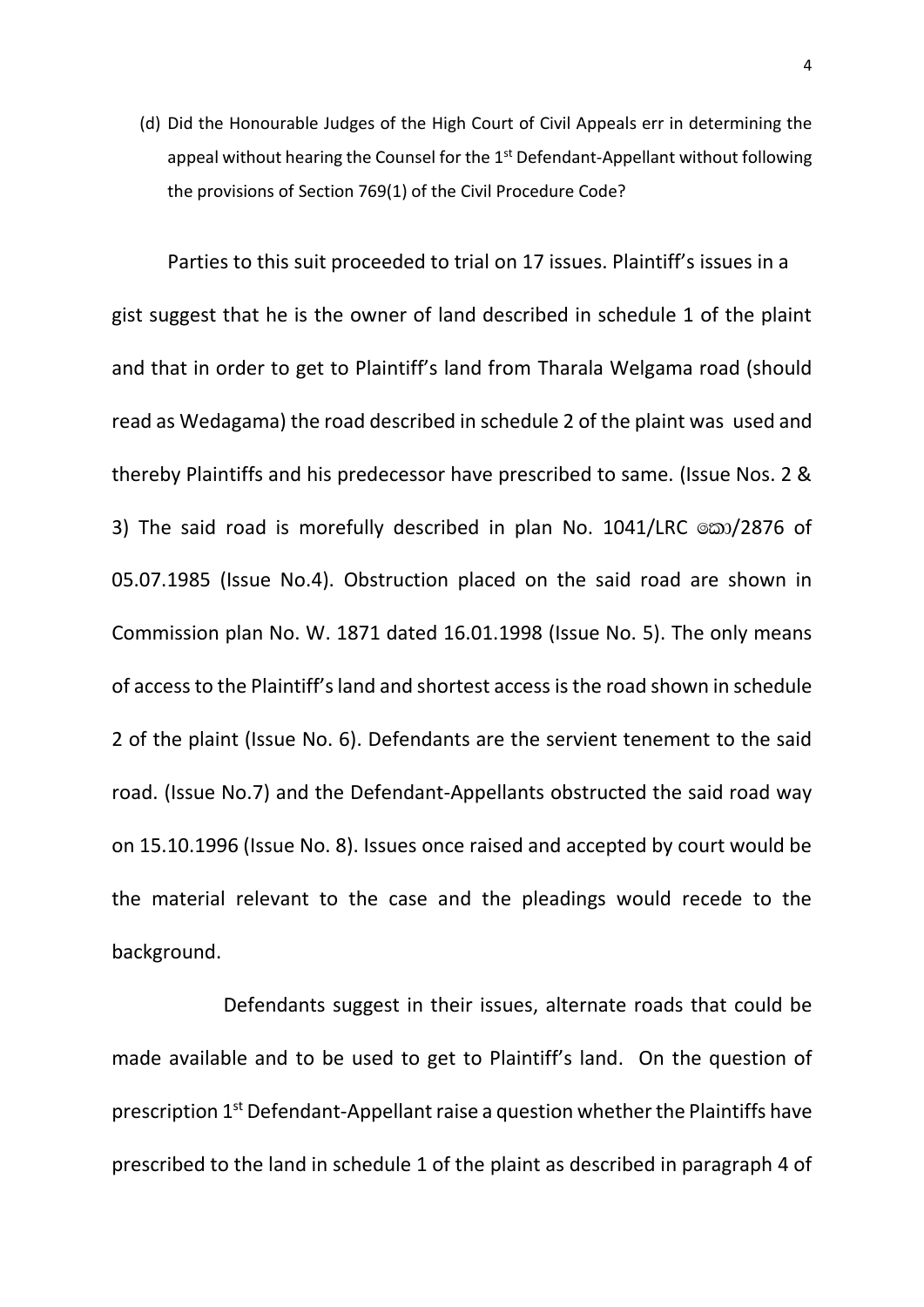plaint (Issue No. 11). Issue No.12 raised by the  $1<sup>st</sup>$  Defendant state by reference to LRC plan 3296 in the manner described in the said issue a road is correctly depicted which goes across 1<sup>st</sup> Defendant's land. Issue No. 13 suggest that under the supervisions of Assistant Superintendent of Surveys a Survey was done by one Senanayake and by plan  $\mathcal{O}(2278)$  of 1988 it shows that an 18 foot road had been reserved. Further issue No. 14 states plan No. 1871 of Surveyor Wijekoon dated 16.01.1998 shows a private road used by the  $1<sup>st</sup>$  Defendant. The  $1<sup>st</sup>$ Defendant-Appellant's position as suggested and raised in his issues is that there are alternate routes available to get to Plaintiff's lands and that Plaintiff-Respondent has no right to a road way as pleaded in his plaint (Issue Nos 15 & 16).

In a land case of this nature plaint should necessarily refer to the metes and bounds of the land in dispute by reference to a map or survey plan in compliance with Section 41 of the Civil Procedure Code. Schedule 1 of the plaint gives details of the land owned by the Plaintiff-Respondent described as lot 1 in plan 1041 (P2) and the title deed relied upon by him was marked as P1, The 2<sup>nd</sup> schedule to the plaint describes a roadway 12 feet wide which gives an extent of 20 perches. Issue No. 2 suggests that to get to Plaintiff-Respondent's land from Tharala-Wedagama road the road described in schedule 2 of the plaint had been used. In Plaintiff's evidence he states the shortest road to his land is from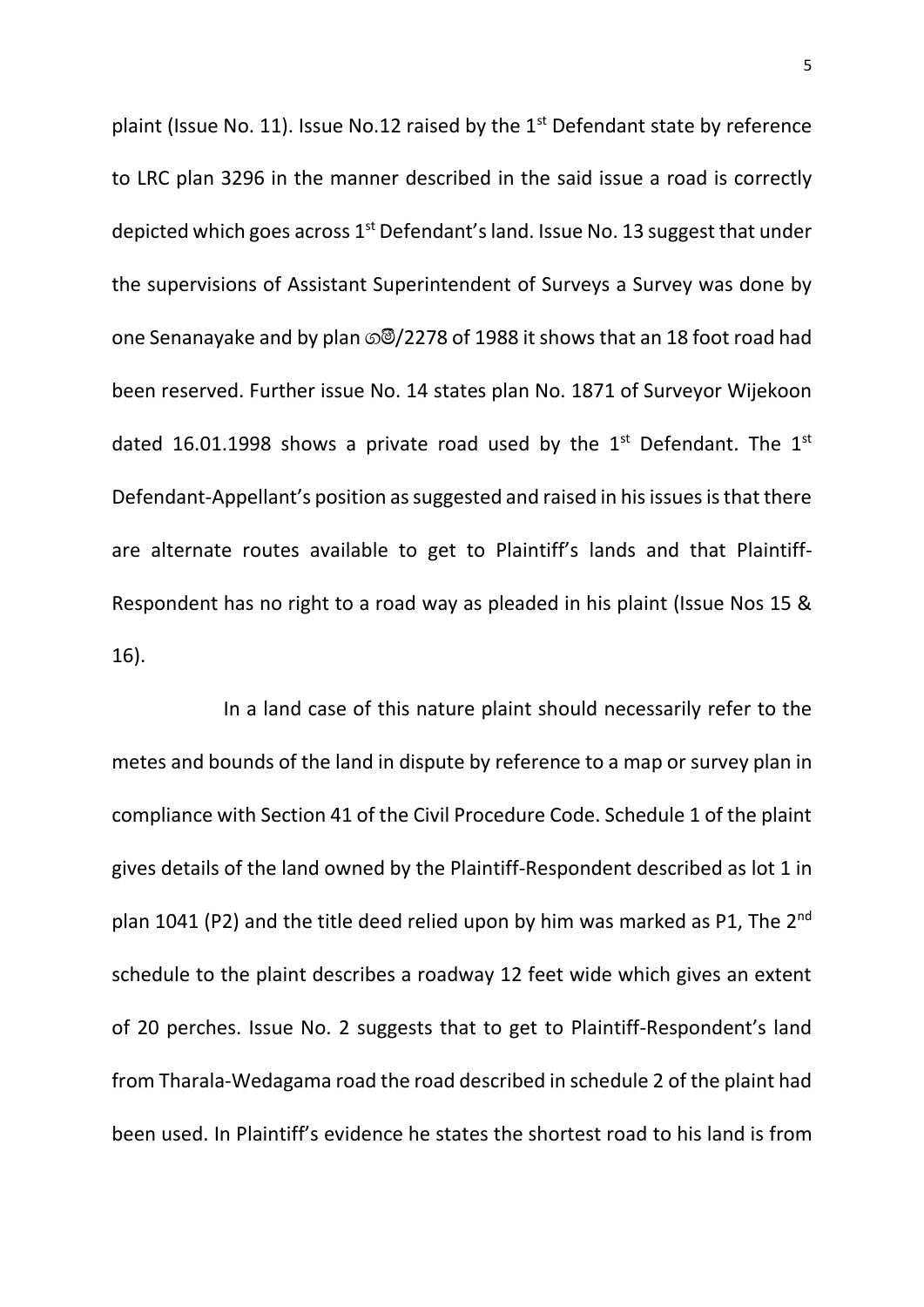the Wedagama Ranwala road. This position had been verified at folio 73 of the brief by the lower court as Tharala to Wedagama. Plaintiff's evidence suggest it is a cart way 12 feet wide. I would state the evidence at folio 73 describes and gives more clarity to the point as follows: මගේ ගේ ලග ඉදලා අඩි 12 ක පාරෙ ගියාම වෙදගම තාර පාරට වැටෙනවා අනිත් පැත්තට තරාල වෙදගම සිට තරාල පාරට වැටෙනවා. The 12 feet cart way goes over the lands of the 1<sup>st</sup> & 2<sup>nd</sup> Defendants, as testified by Plaintiff-Respondent. In the plaint it is pleaded that Plaintiff is entitled to a road way by reference to plan P2 and P2a connecting such a position, paragraphs 5, 6 & 7 of the plaint need to be considered? Does the plaint inclusive of above and gathered from the plaint describe the servient tenement with precision and definiteness?

I will at this point of my judgment consider the views expressed by the learned High Court Judge in his Judgment dated 06.08.2014, on the point of identification of the servient tenement, and compliance with Section 41 of the Civil Procedure Code. The learned High Court Judge no doubt has given his mind to the question of identity but what is crucial to a case of this nature is a definite and precise description of the servient tenement being described in the plaint. The High Court Judgment refer to the disputed portion of the road is shown as L-L in plan bearing No. 1041 (P2). Learned High Court Judge further states that Commissioner D.A. Wijesinghe prepared his plan 1871 (Commissioner's Plan) and produced at the trial marked P4 & P4A. What has been considered is stated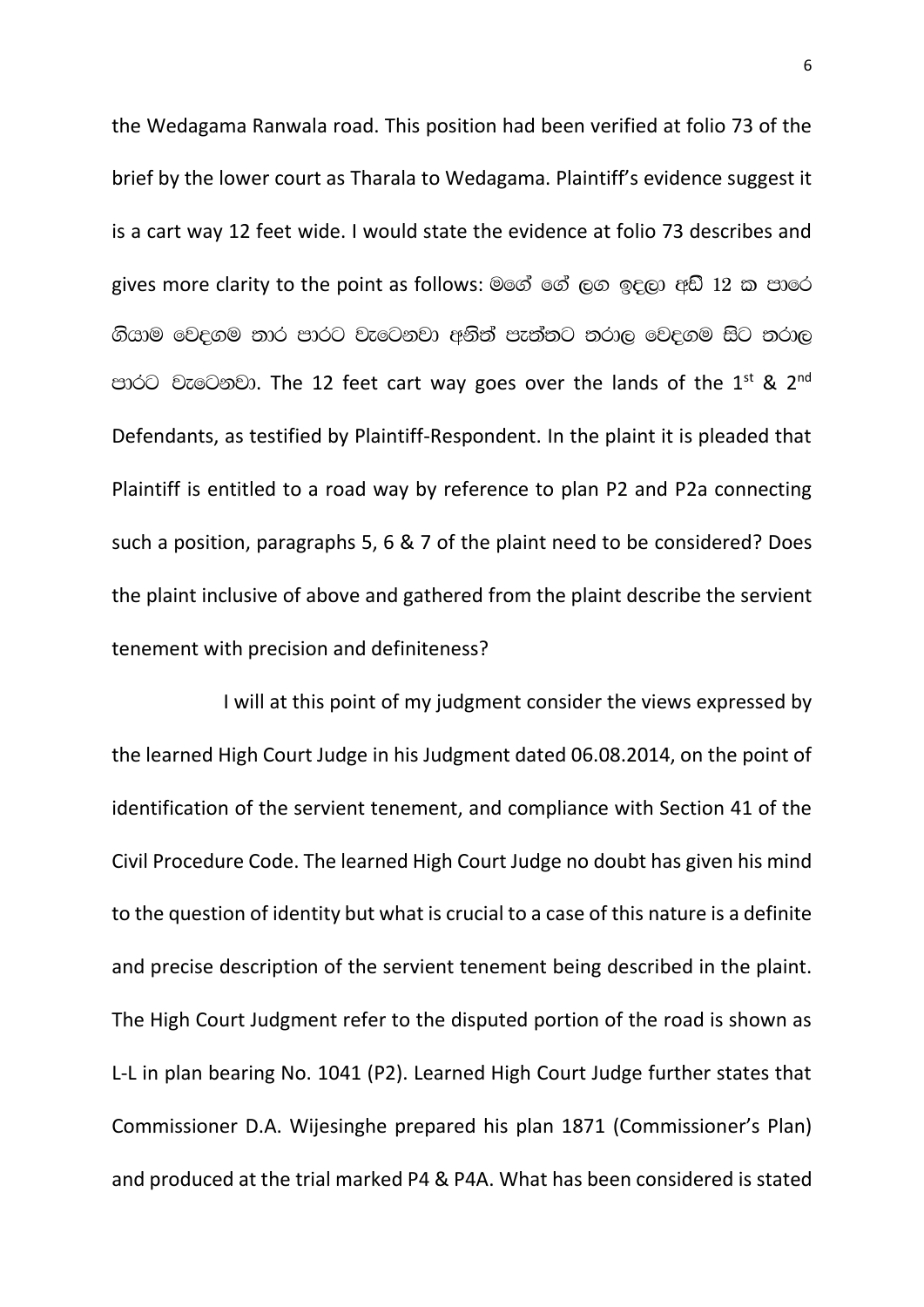by the learned High Court Judge in his judgment as "the disputed road way is clearly shown in P4 and this road is connected to Plan P2", which was prepared in 1985.

I observe that nowhere in Plan P2 does it show the servient tenement of the 1<sup>st</sup> Defendant-Appellant. In P2 the disputed area is shown as L to L in P2 which shows it is adjoining to lot (1) of P2 claimed by the Plaintiff-Respondent. Lot (2) is described as a road the boundaries are shown in the schedule to said plan and to the east is the land of K.S Ratnapala. South is Kelani river, west again is lot (1). No reference at all to the servient tenement in plan P2, other than P2& as described as the disputed road, extent of road 18 perches. However in schedule 2 of plaint, road is described in extent of 20 perches and 12 feet in width boundaries given as north and south balance portion of road. East and west the land of Dhanusekera ( $1<sup>st</sup>$  Defendant-Appellant). Paragraph 6 of plaint avers that  $1^{st}$  and  $2^{nd}$  Defendants are servient tenements of adjoining road.

The extent in plan relied upon by Plaintiff and paragraph 6 of the plaint differ. Plan gives no indication of a servient tenement but paragraph 6 of the plaint states Defendants are owners of the servient tenement. Plan does not refer to the disputed portion of the road. Paragraph 8 avers the disputed point and obstruction at the point connecting Tharala – Wedagama Road. On this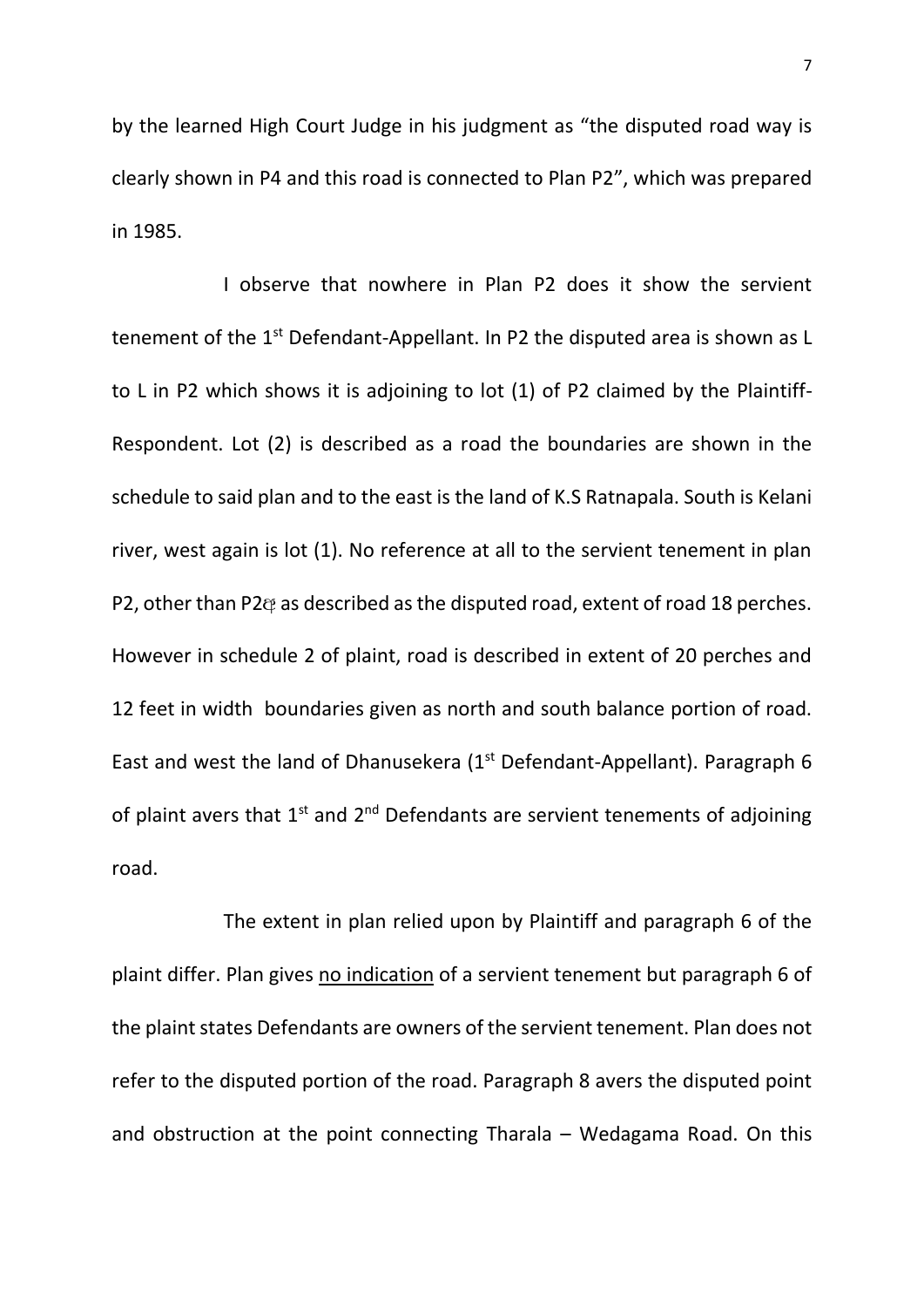aspect. David Vs. Gnanawathie throws more light to the legal requirement (CA 661/96 F reported in 2000 (2) Sri L.L.R 353). Though the judgment is a Court of Appeal Judgment same has a persuasive value, and need to be applied and followed.

#### *Per Jayasooriya J.*

Pg. 353.

When the Plaintiff claimed that he has exercised by prescriptive user a right of way over a defined route, the obligation of the Plaintiff to comply with S. 41. Civil Procedure Code is paramount and imperative. Strict compliance with S. 41 Civil Procedure Code is necessary as the Fiscal would be impeded in the execution of the decree/Judgment if the servient tenement is not described with precision and definiteness.

Is it also possible to take the view that the judgmentsin both courts has permitted a right of way over the road depicted in plan P4? Plaint was not amended. Does plan P4 depict the right of way claimed in the 2<sup>nd</sup> schedule to the plaint shown as L-L in plan P2 & P2@? Plaintiff in his evidence testified that the 12 feet wide road goes over the lands of the  $1<sup>st</sup>$  &  $2<sup>nd</sup>$  Defendants. In cross examination (folio 87) Plaintiff-Respondents admits lot 2 in the plan was the land adjacent to the village and state that it is not the strip of land. To a specific question as to whether the schedule in plaint is wrong, there was no answer by Plaintiff (Page 91).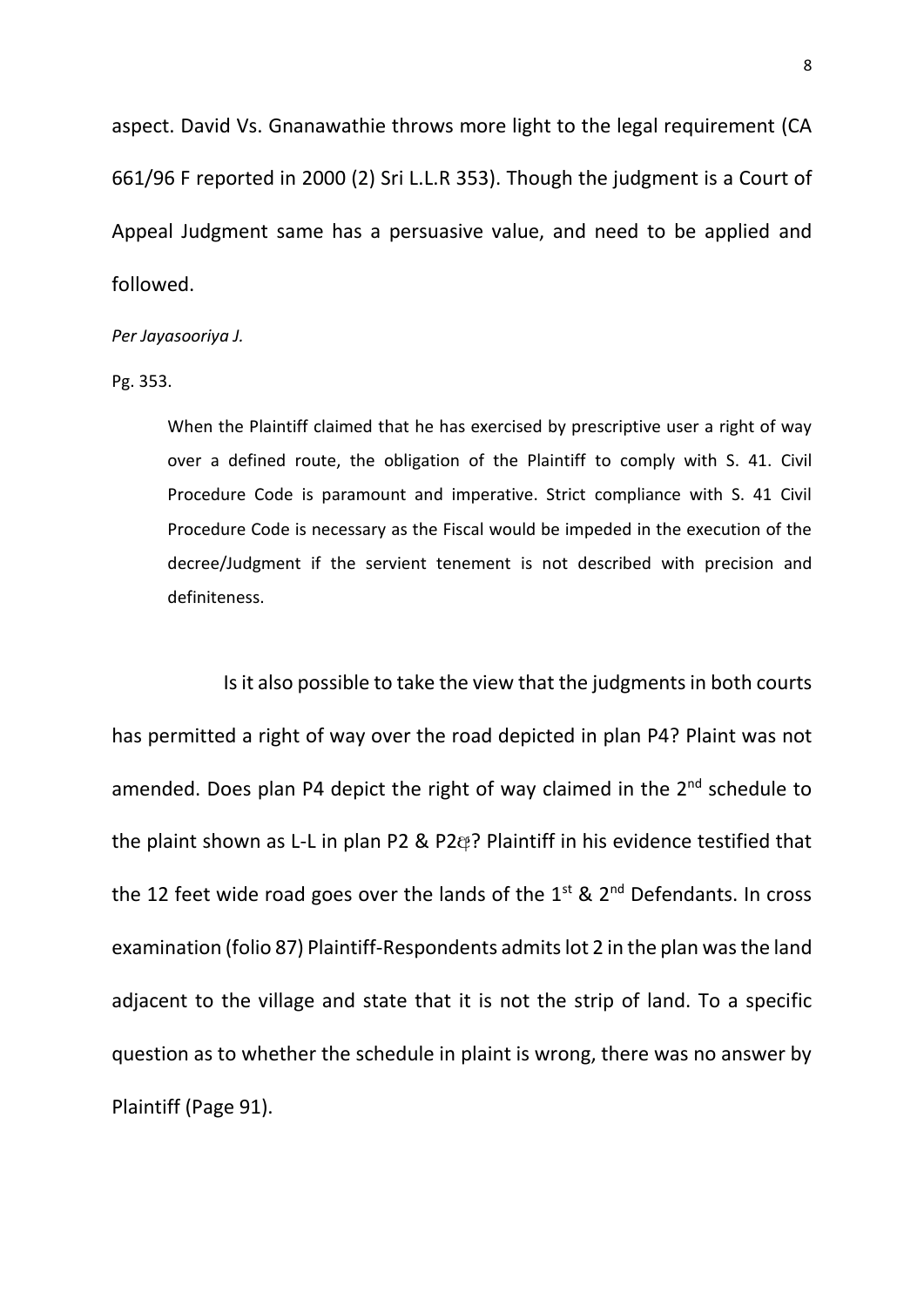A commission was issued to a Surveyor. It is necessary to examine the evidence of the Surveyor Wijesinghe at folios 117 to 120 of the brief. He testified that in order to facilitate the Survey he made use of plan P2 (1041). Commission plan is marked P4, and he measured the road way shown by the Plaintif's party. There were certain obstructions (යමී යමී අවහිරතා) in certain places on the road. There was a gate at the point of commencement of the road. He also states there were no other obstructions. I find that this witness does not specifically state he superimposed plan P2 on the commission plan. This witness' last answer in his evidence was that it is not necessary to superimpose, as there was a road.

Perusal of plan P4, the road/right of way is shown and to the north of the road are the lands of the  $2^{nd}$  Defendant,  $1^{st}$  Defendant-Appellant, and one Ariyasinghe. At a point shown as falling on to Ranwala Wedagama a gate is shown, which is near and adjacent to Ariyasinghe's land. (that is in an extreme corner of the road). The other opposite extreme corner of the road is the Plaintiff-Respondent's land. To the south of that portion is a path leading to Kelani river. I observe on perusing the point where a gate is placed, it is difficult to conclude whether in fact it is an obstruction to the road, but certainly the gate as depicted in P4 is near and bordering Ariyasinghe's property. On the other extreme corner of the alleged road way some dotted lines are depicted.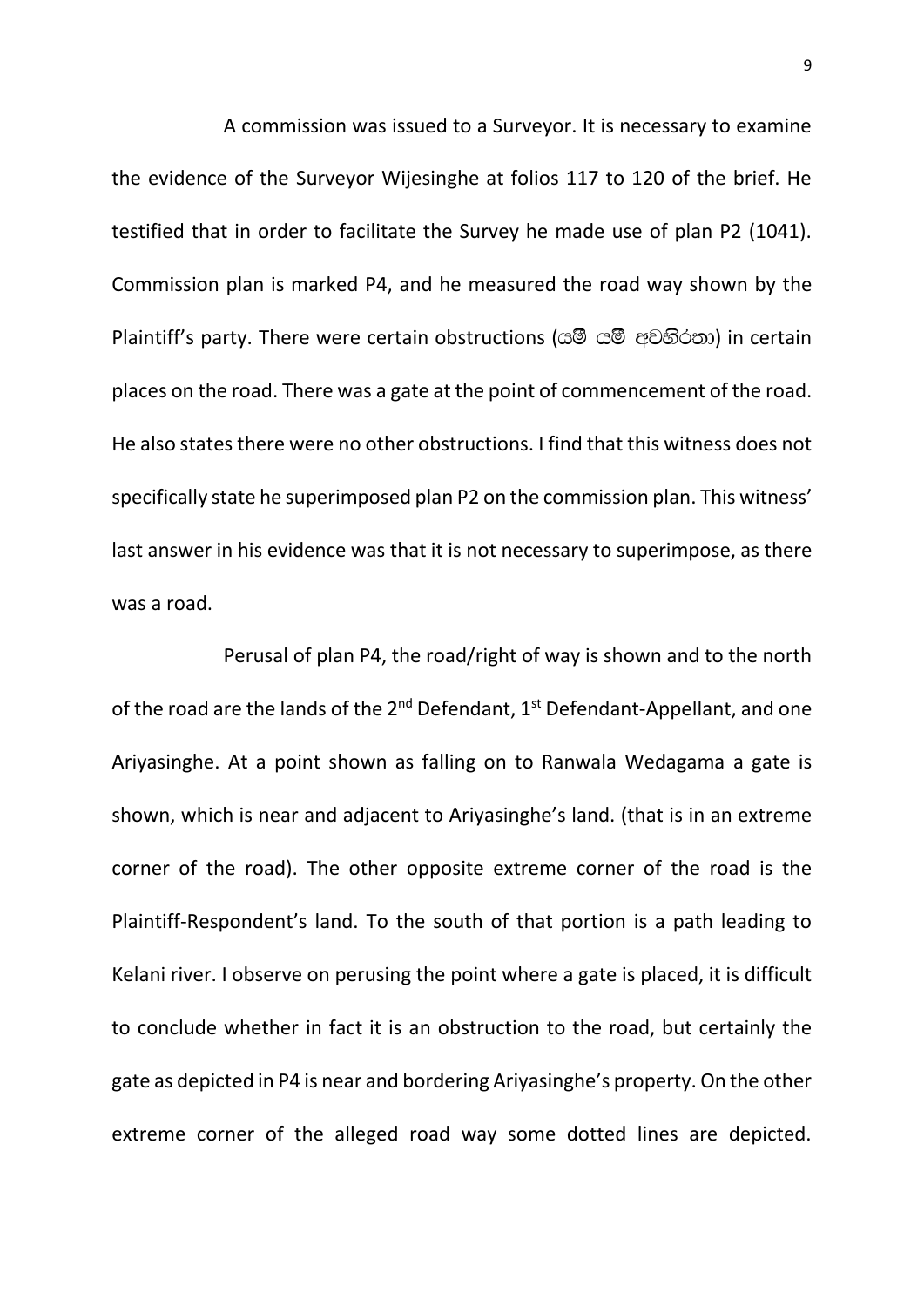According to P4 the dotted lines are on Plaintiff's land and that of the  $2^{nd}$ Defendant's land. All this had been marked in the way same as shown by Plaintiff. The portion of land up to 2<sup>nd</sup> Defendant's land consists of two portions and one is that of the  $2^{nd}$  Defendant and the other is that of Ariyasinghe (not a party). It would be necessary to focus on that part of the evidence of the Surveyor. It reads thus:

මම නිරීක්ෂණය කලා මෙම පැමිණිල්ලේ ඉදිරිපත් කල පාරේ යම් යම් තැන්වල අවහිරතා ඇති බවට. පාර පටන් ගන්න තැන තියෙනවා ගේට්ටුවක් දාල. වෙනත් අවහිරතා නැහැ. මගේ පිඹුරේ බටහිර මායිමේ කඩ ඉරකින් ලකුණු කර තියෙනවා. කම්බි වැටක්. ඒ පාරේ කම්බි ගහලා අවහිර කළ කොටස මම කඩ ඉරකින් පෙන්වා  $5$ යෙනවා. බටහිර මායිමේ අවහිරයට අමතරව පාර ආරම්භ වන ස්ථානයේ ගේට්ටුවෙන් අවහිර කර තියෙනවා. ඒ සම්බන්ධයෙන් මගේ වාර්ථාවේ සදහන් කලා.

What concerns this court is whether plan P4, which is the commission plan correspond to schedule 2 of the plaint? It disturbs me to conclude in the manner suggested by the Plaintiff-Respondent. The question is whether the road described in the schedule to the plaint which is marked L-L in P2, and described in the  $2^{nd}$  schedule to the plaint, is outside the right of way depicted in P4? Accuracy, precision and definiteness is always paramount in a case where party seeks to enforce a servitude of a right of way. Has the Plaintiff-Respondent pleaded correctly the land over which he is claiming a right of way? No doubt the servient tenement is not properly described. Pleadings do not with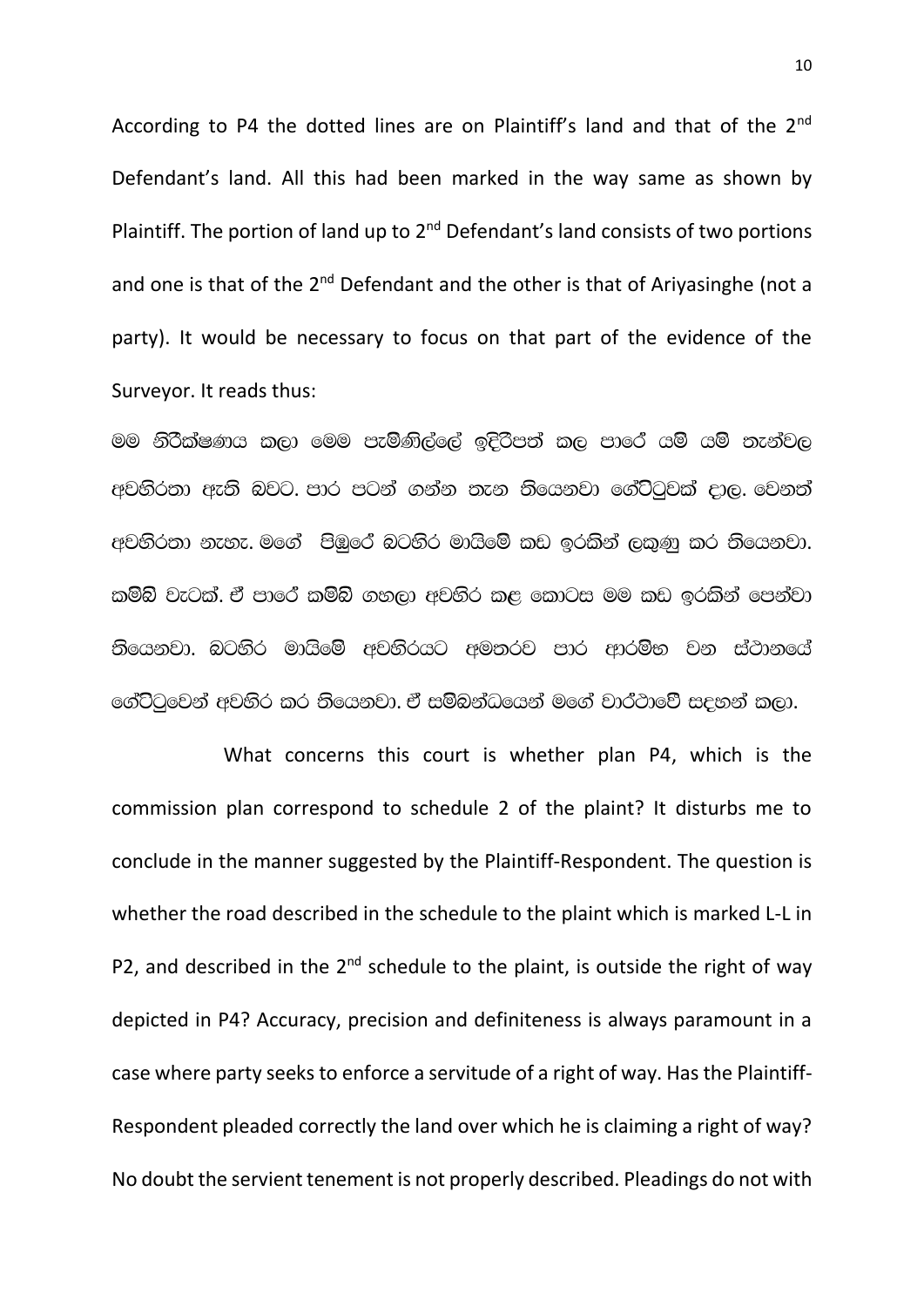certainty support the evidence. Care must be taken to understand that a servitude is a restriction upon the enjoyment of the right of ownership of the owner of a servient tenement. It need to be interpreted restrictively. As stated above (as in P4) obstruction with a gate is bordering on Ariyasinhge's land. Ariyasinghe is not a party. The dotted line to indicate another encroachment in P4 which commence from 2<sup>nd</sup> Defendant's land and goes over to Plaintiff's land. The two obstructions do not connect  $1<sup>st</sup>$  Defendant's property which has to be a servient tenement, according to the plaint, and proved to the satisfaction of court, as regards a servient tenement. The gate alleged to be an obstruction borders Ariyasinhge's land, who is not a party to the suit. The dotted lines indicative of a barbed wire fence borders the 2<sup>nd</sup> Defendant's land, though a party, has wilfully not taken part in court proceedings. In this regard I note the evidence of Plaintiff in his cross examination at folio 108 (typed figure 42) of the proceedings as follows:

- පු : තවදුරටත් යෝඡනා කරනව ගේට්ටුව දාල පාර වහල තිබෙන්නේ ධනුසේකර කියන 1 වෙනි <mark>විත්ති</mark>කාරයගේ ඉඩම හරහා නොවෙයි මේ ඉඩම විත්තිකාරයෙක් නොවන අයකට?
- $\epsilon$  :  $\qquad$  මේ විත්තිකාරය නොවෙයි ගේට්ටුව සව් කලේ.
- පු : පබ්ලිස් කියන මෙම නඩුවේ 2 වෙනි විත්තිකාරයගේ ඉඩම මතින් කියන පාර තමාට ලේසියෙන් හා කෙටියෙන් යන්න පුලුවන් පාරක්?
- $\varepsilon$  :  $\qquad \qquad$  මට යන්න තහනමක් නෑ.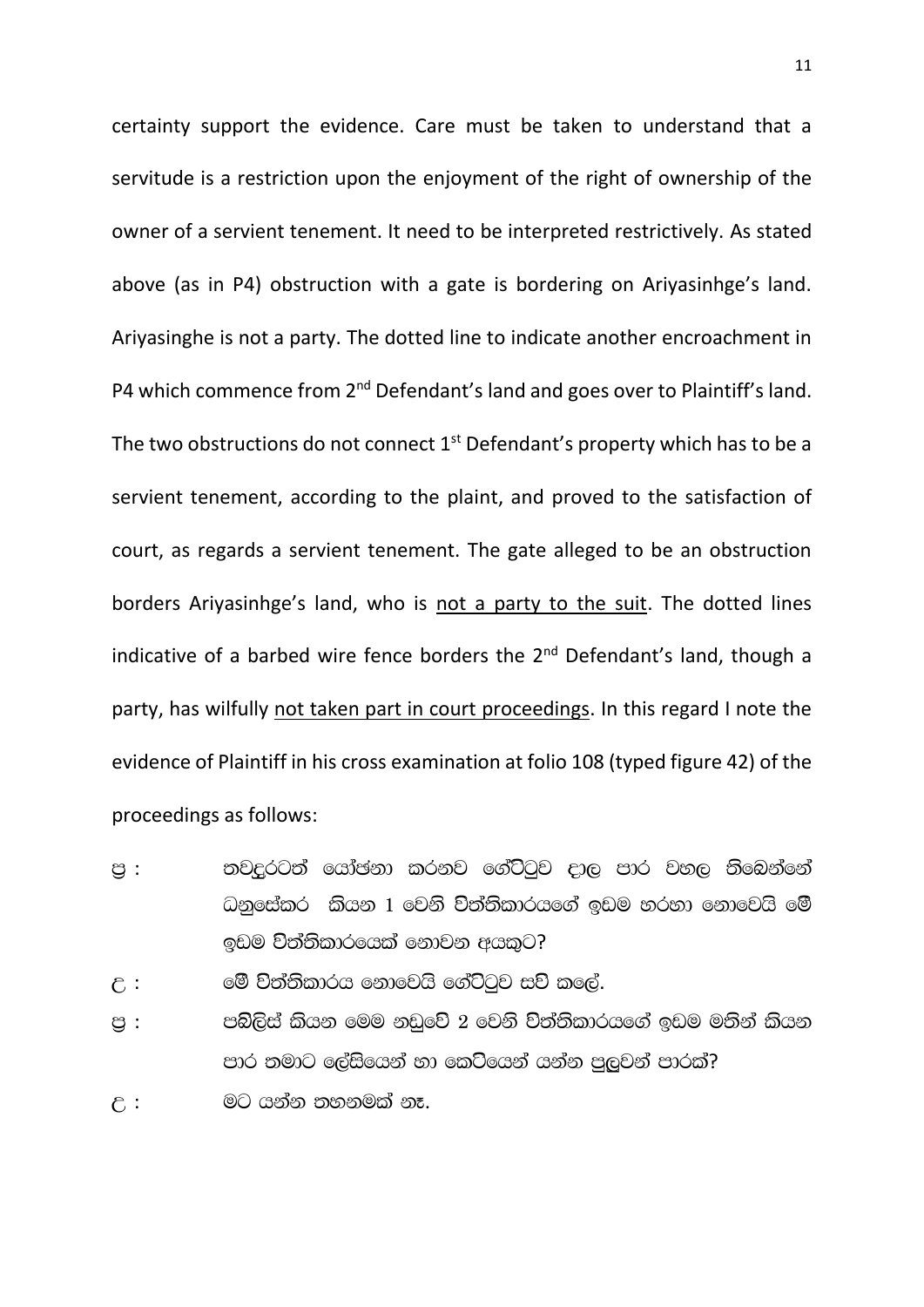It is necessary for completeness of this judgment to examine the issue relating to prescription. Issue No. (2) indicates that road described in schedule 2 of the plaint was used by Plaintiff and issue No. (3) states Plaintiff and his predecessors have possessed and used the road for over 10 years and prescribed to same. The learned High Court Judge emphasised the aspect of identity, and on prescription support the position that Plaintiff has used the road for 20 years and his wife corroborated that position which was not disputed. Can the High Court arrive at a conclusion in this manner? If prescription has to be considered, can it be based on mere bare assertions? Are the requirements in Section 3 of the Prescription Ordinance fulfilled to the satisfaction of court?

The evidence reveal that the lands in question and lands in the vicinity were vested in the Land Reform Commission. There is no clear acceptable proof as to when it was vested in the Land Reform Commission, but vesting of the property is not ruled out. Original court should have examined, vesting of the land in the L.R.C with much care in view of Section 6 and 9 of the said law where lands vested in the commission vest with absolute title free from encumbrances. On the other hand Section 9 enacts that a servitude should not be affected. Was there in fact a servitude right of way where people in the area had used the disputed road way prior to Plaintiff-Respondent filing action? However Plaintiff's rights to the property, whatever it may be, may have to be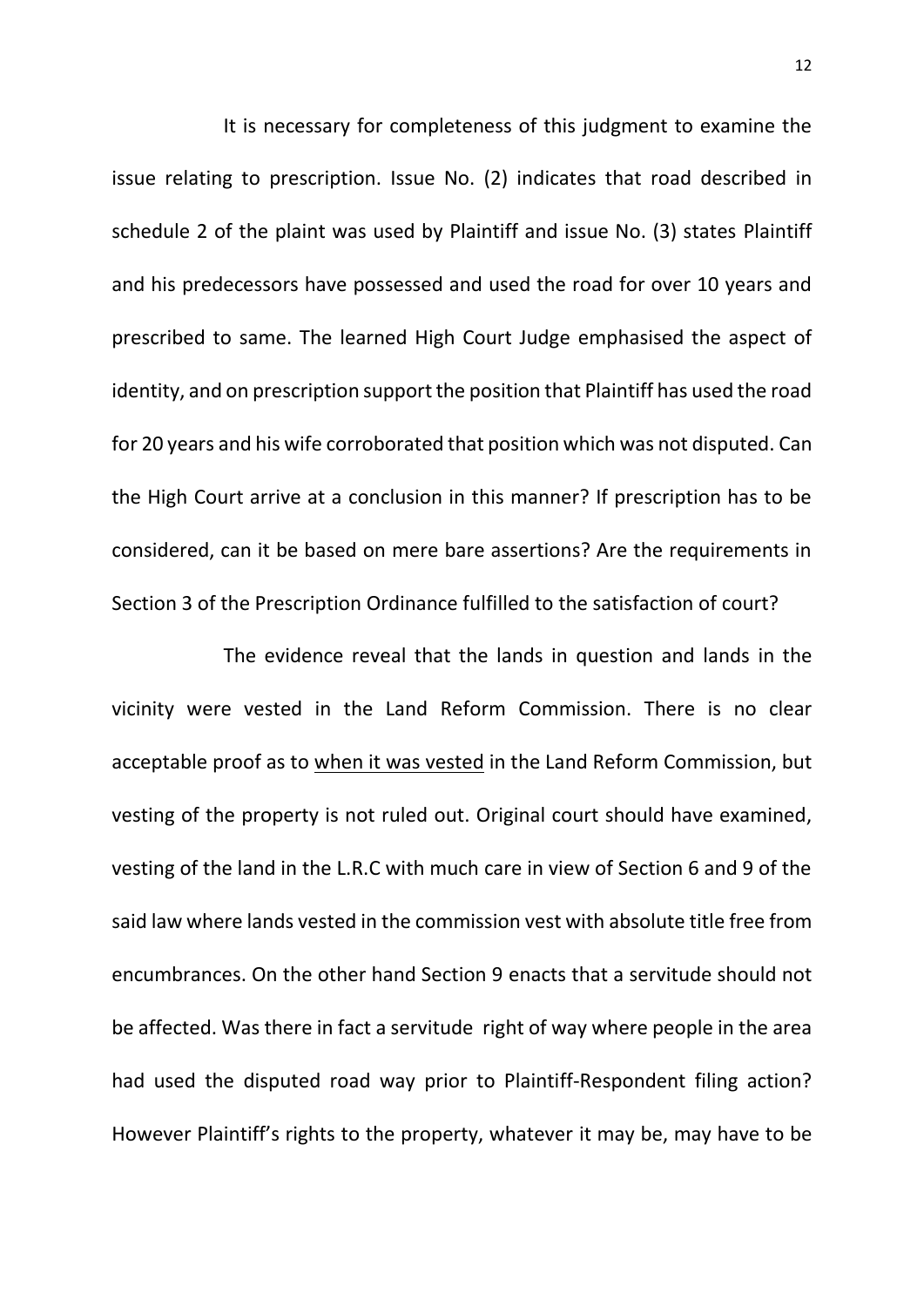declared on execution of deed marked P1. These are all areas that should have been checked and verified in the original court.

Plaintiff's evidence in his examination-in-chief (73) and reexamination was that people used this road and used for 20 years. Plaintiff's wife also states the same without explaining such use in detail. Possession must be explained and exemplified. In *Juliana Hamine Vs. Don Thomas 59 NLR 546.* Held:

That when a witness giving evidence of prescriptive possession states "I possessed" or "We possessed", the Court should insist on those words being explained and exemplified.

At page 548..

On this aspect, it is sufficient to recall the observations of Bertram C.J. in the Full Bench Case of *Alwis v Perera:*

"I wish very much that District Judges  $-1$  speak not particularly but generally  $$ when a witness says 'I possessed' or 'we possessed' or 'We took the produce', would not confine themselves merely to recording the words, but would insist on those words being explained and exemplified. I wish District Judges would abandon the present practice of simply recording these words when stated by the witnesses, and would see that such facts as the witnesses have in their minds are stated in full and appear in the record."

I have to observe that issue No. (3) has not been established by the Plaintiff. This is an important aspect that should have been explained and exemplified by Plaintiff's witnesses. There is no requirement to call such number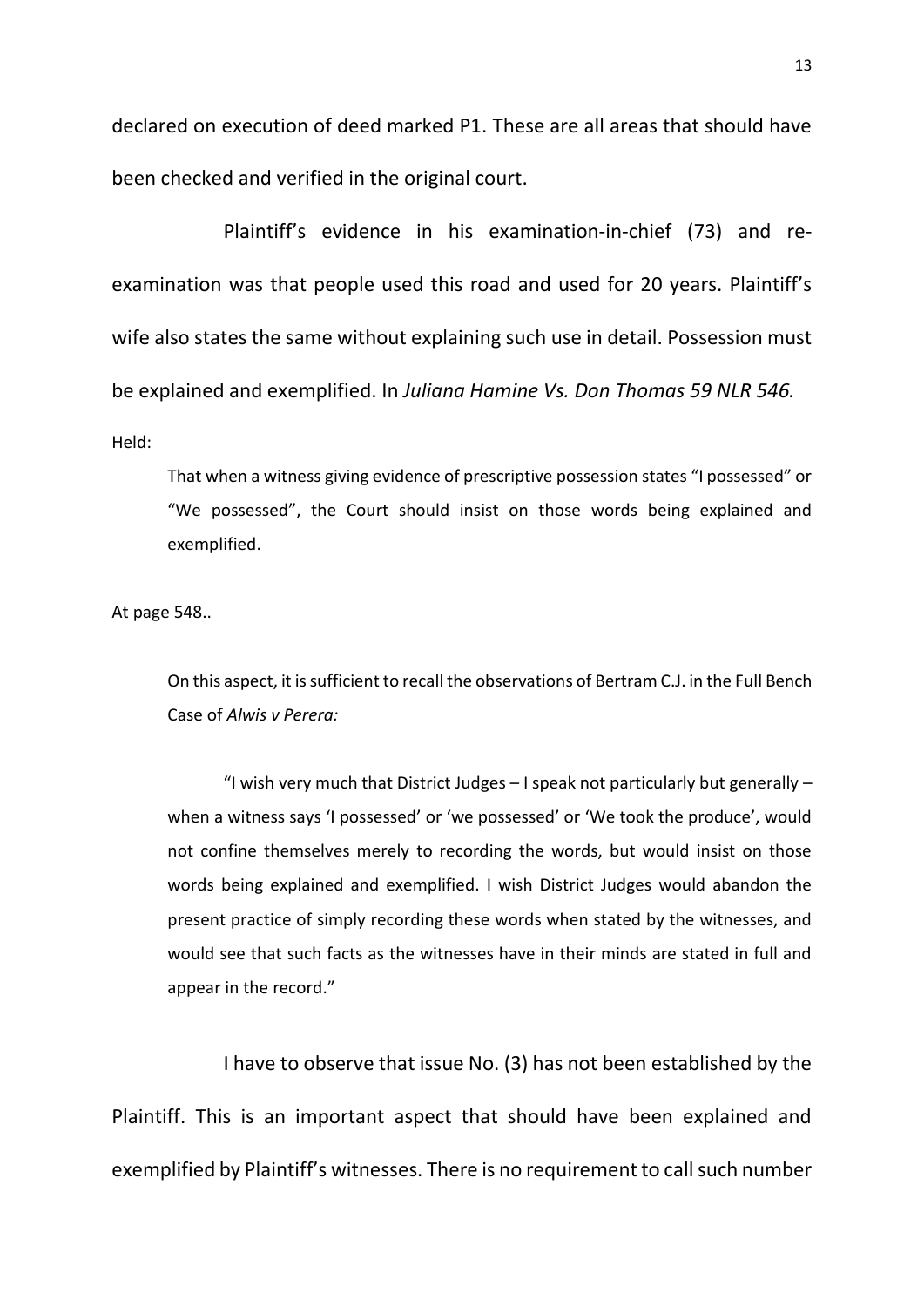of witnesses to prove a point. However other than Plaintiff's own wife an independent witnesses' evidence from the village would have fortified Plaintiff's case , and may have even satisfied the requirements contained in Section 3 of the Prescription Ordinance.

I am unable to accept the position that the road shown in P4 and P4a is connected to the short road depicted in plan P2. Plaint does not describe same in precise terms. I state that a road way is shown in P4 plan but considering the servient tenement that should be depicted on the plan and established in the case in hand, there is no proper identification of same for the reasons stated above. Nor was the plaint amended to provide material to establish precise identity of the land in dispute. There could not have been a bar to amend the plaint to bring it in line with Plaintiff's case.

Plaintiff-Respondent has failed to describe the servient tenement over which the roadway is depicted in P4. The obstruction as described in plan P4 is on two points of the road way shown in P4, i.e barbed wire fence and the gate. It may be possible to state that the alleged obstruction of the barbed wire fence obstructs or is within the lands of the 2<sup>nd</sup> Defendant. Plaintiff-Respondent seeks access from that obstruction also to the right of way from Kelani river to Ranwala-Wedagama road. The gate which is alleged to be causing obstruction is at the far end or the eastern end of that right of way and certainly not within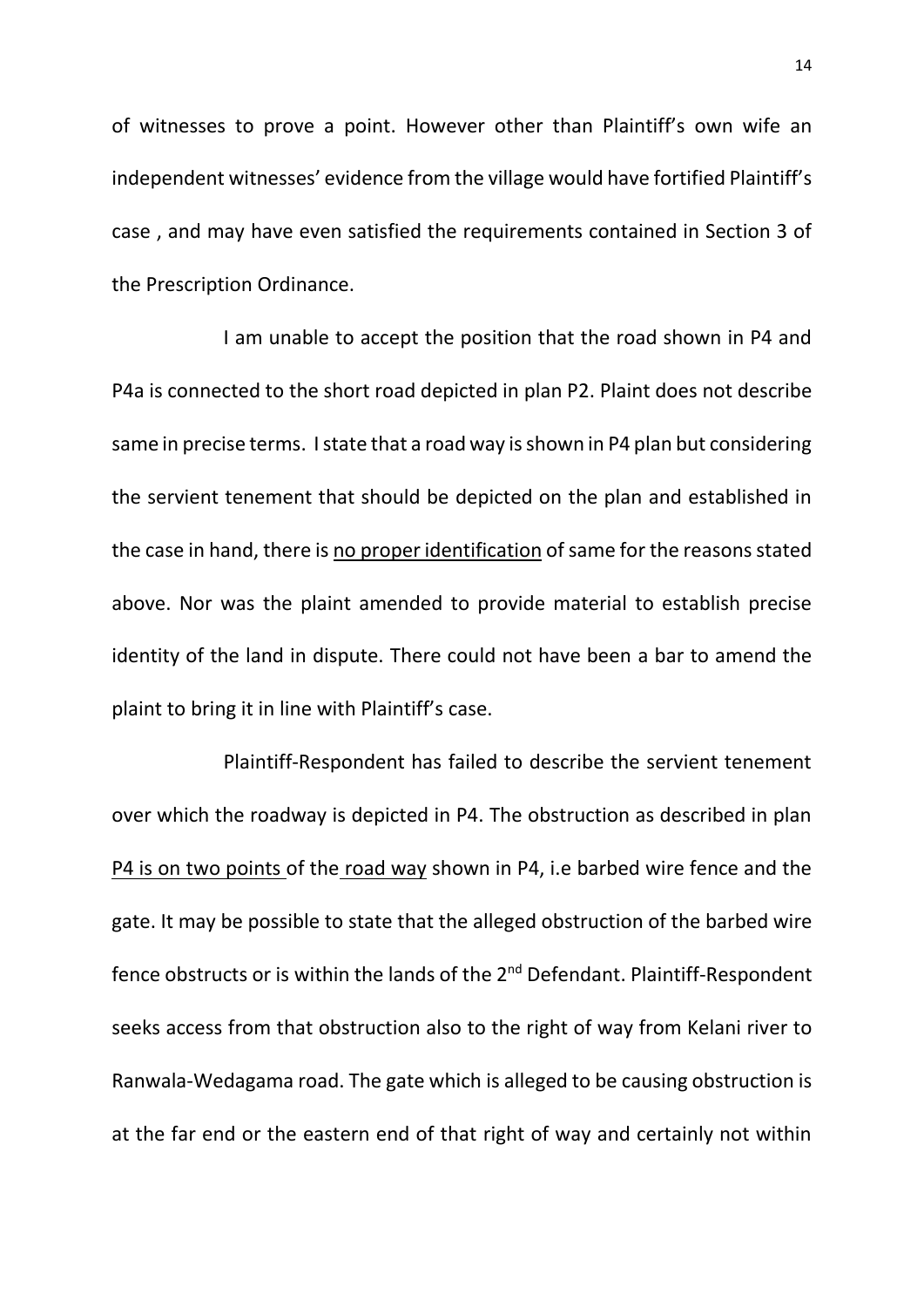the land of the  $1<sup>st</sup>$  Defendant-Appellant. It is on or within the land of A.R.D. Ariyasinghe (not a party) This is the other lapse apparent on perusal of plan P4. In this regard I would refer to the case of *De Silva Vs. Nonahamy* which assist court to realise the aspect of continuity of servitude.

### *Macdonell C.J. in Nonahamy Case 34 NLR 113at page 115 held:*

The servitude, here a right of way, is one and indivisible in the sense that it must be shown legally to exist at each and every point on the strip of land over which it is claimed and if the claimant fails to prove its existence at any one of such points, the servitude disappears not at that point only but at every other point;

Plaintiff claims a road way in P4, he should have made the owners of other lands parties more particularly where the gate stood. In the context of this case it should be done. Ariyasinghe in the context of this case is a necessary party. As such the action itself is bad in law. It is so as it was the complaint of the Plaintiff about a gate obstructing his path that encouraged him to file action. The owner of a dominant tenement should establish his right of servitude of the particular servient tenement and in this case is the point where the gate was installed. It may not be necessary to bring all the adjacent owners to the road way into the case even if the law contemplate of each of the contiguous lands is a servient tenement and the law lays that the owner or owners of each such tenement is under a duty to permit the free exercise by the owner or owners of the dominant tenement of his right of way. In the context of the case in hand I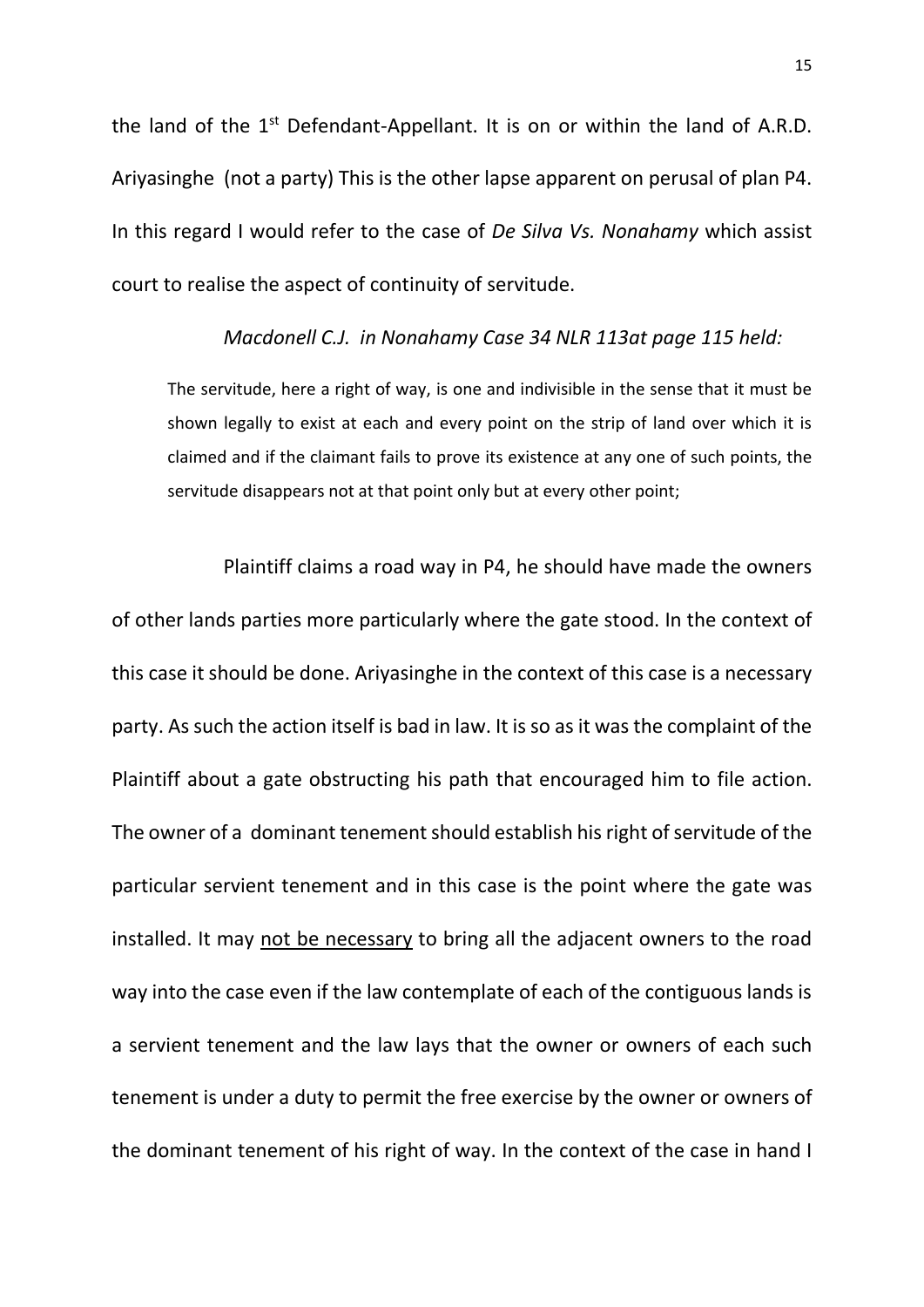observe that the owners of a servient tenement where the gate and barbed wire fence could be identified, as shown in Plan P4, no doubt, would be necessary parties. Only the 2<sup>nd</sup> Defendant had been made a party. In the case of a servitude right of way which need to be proved in court by way of a well defined track and the servient tenement, are two matters that need to be established with precision by the owner of the dominant tenement. The obstruction to the road way necessarily has to be considered with the above in mind.

Plan P2 annexed to the plaint was prepared in 1985 (12 years prior to filing action) and the short road shown therein does not correspond to the road depicted in P4. Nor does the road described in the 2<sup>nd</sup> schedule to the plaint correspond with road described in Plan 4. The survey plan P4 and the evidence led at the trial does not support the plaint. The requirement of Section 41 of the Civil Procedure Code has not been fulfilled. As stated above dominant tenement and the servient tenement need to be described and identified correctly. The servient tenement has not been properly described in the plaint. Servient tenement over which the alleged road runs, had not been described in the plaint. It is fatal.

I agree with the submissions of learned  $1<sup>st</sup>$  Defendant-Appellant's counsel that the dominant tenement, the servient tenement or tenements and the right of way claimed should be pleaded with necessary meats and bounds.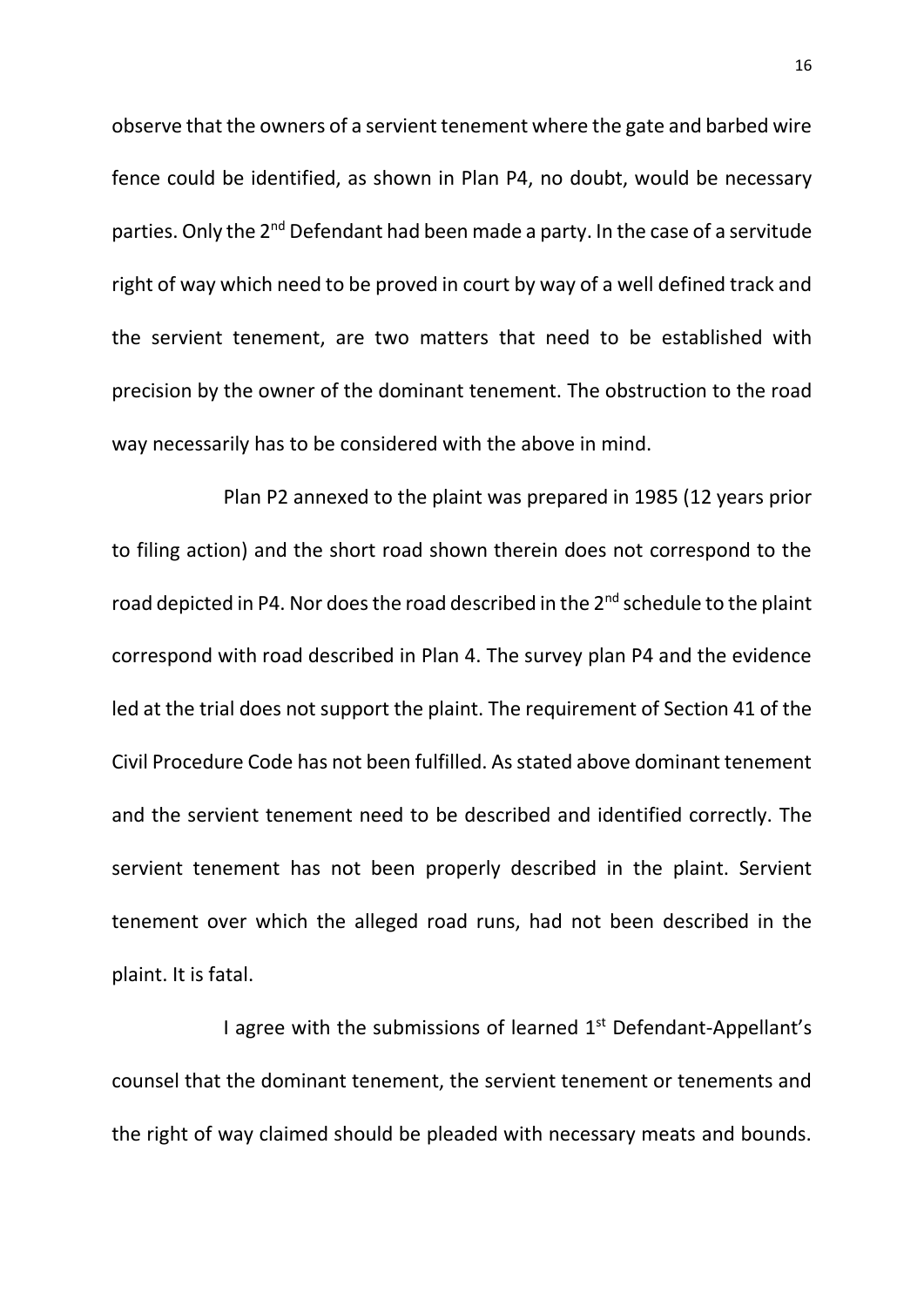Commissioner's report and evidence does not reveal with certainty that the commission plan shows a superimposition of plan P2 on plan P4.

The importance of ascertaining and describing a servient tenement has been considered in *Maasdorp's Institutes of South African Law. Vol II - 8<sup>th</sup> Ed. Pg. 1256.*

"A servitude may be defined as a detachment of some of the rights of ownership from The ownership of some particular property and either conferring them upon a person other than the owner, or attaching then to the ownership of another property. In other words, it is a right constituted over the property of another, by which the owner is bound to suffer something to be done with respect to his property, or himself to abstain from doing something on or with respect to his property, so that another person may derive some advantage from it. It is the right to make property servient to someone other than the real owner, and from this the term, servitude is derived".

The Judgment of the District Court and the High Court offends the rule of indivisibility of servitude. The servitude right of way shown in plan P4 (subject to the material discussed above) is one and indivisible. It must exist at each and every points, of the road way. Plaintiff has not proved the servient tenement at the point where the gate is shown in plan P4. As such the servitude will disappear at every point of the roadway shown in plan P4.

The 4<sup>th</sup> question of law reflected in paragraph 28(d) of the petition indicates that the learned counsel for the  $1<sup>st</sup>$  Defendant-Appellant was not heard, in appeal before the Civil Appellate High Court. The proceedings of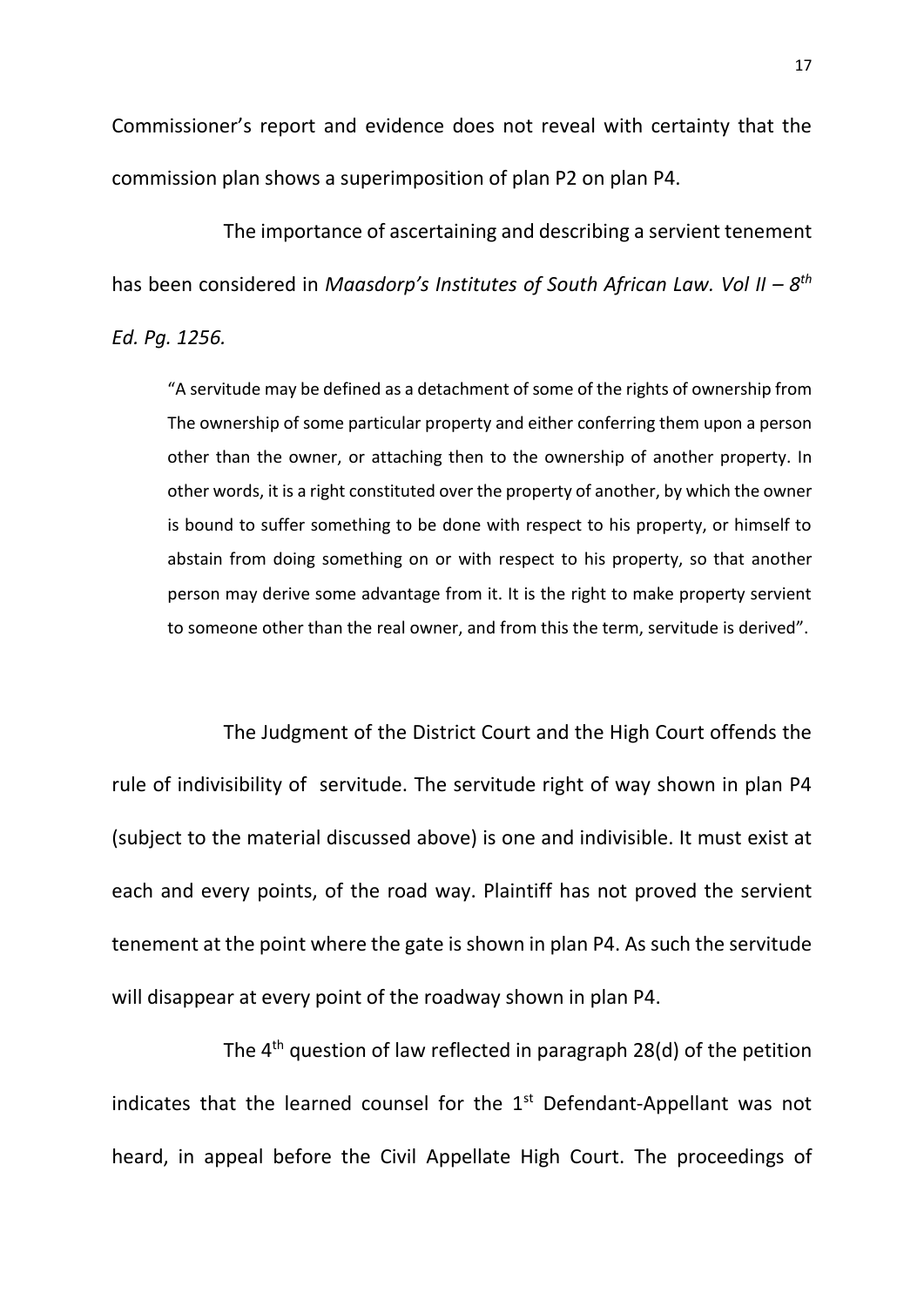23.06.2014 records the day's events in the High Court. Learned counsel for the Appellant who was to appear was on his way to in Avissawella High Court. It appears that he had not reached court on time. At 10.35 a.m court had fixed the matter for judgment and permitted parties to file written submissions. Both parties have filed written submissions. I cannot fault the learned High Court Judge for doing so, since it was the only case to be taken up for argument. Court cannot be faulted for counsel's lapse. Proceeding of the day give no indication of an application for a postponement.

The question of law arising from paragraph 28 of the petition are answered as follows:

- 28(a) It is incorrect for the Judges in both courts to hold that the Petitioner-Respondent is entitled to a right of way. In the absence of material to identify the right of way in the plaint and non-compliance with Section 41 of the Civil Procedure Code, is fatal to a case of this nature.
- 28(b) As observed in this Judgment, servient tenement which is adjacent/over which the roadway proceeds are relevant and material to the case in hand. Failure to make the relevant owner of that servient tenement a party is an error. Judges in both courts erred in this regard and the action is not properly constituted.